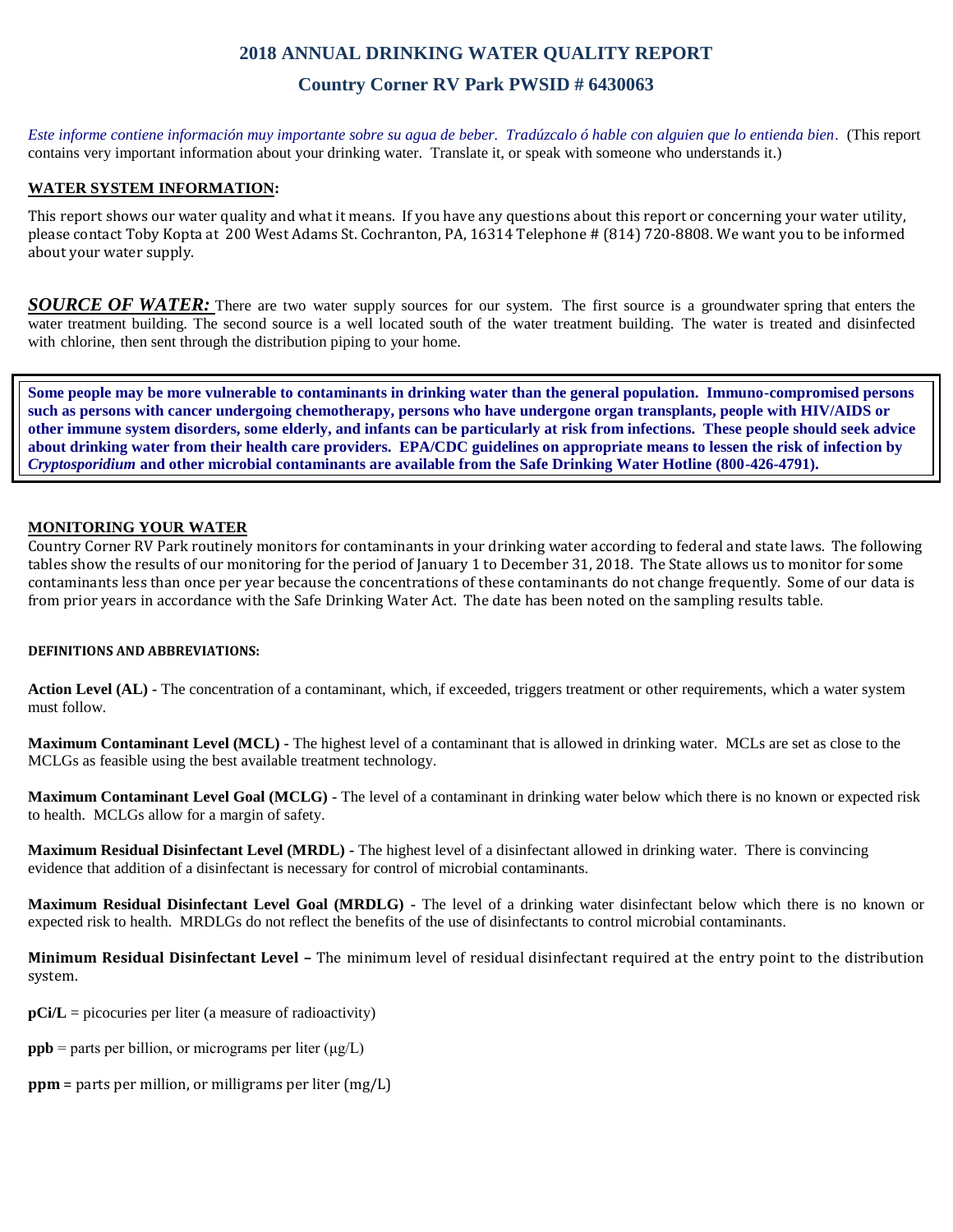| DETECTED SAMPLE RESULTS                 |                   |                |                     |                      |              |                            |                  |                                                                                                      |  |
|-----------------------------------------|-------------------|----------------|---------------------|----------------------|--------------|----------------------------|------------------|------------------------------------------------------------------------------------------------------|--|
| <b>Chemical</b>                         | <b>MCL</b>        | <b>MCLG</b>    | <b>Highest</b>      | <b>Range of</b>      | <b>Units</b> | <b>Sample</b>              | <b>Violation</b> |                                                                                                      |  |
| Contaminant                             |                   |                | <b>Level</b>        | <b>Detection</b>     |              | <b>Date</b>                | Y/N              | <b>Sources of Contamination</b>                                                                      |  |
|                                         |                   |                | <b>Detected</b>     | S                    |              |                            |                  |                                                                                                      |  |
| Chlorine<br>(Distribution)              | $MRDL=4$ $MRDLG=$ | 4              | 1.72<br>(December)  | 0.35-1.72            | (ppm)        | 2018<br>Sampled<br>Monthly | N                | Water additive used to<br>control microbes                                                           |  |
| Barium                                  | $\overline{2}$    | 2              | 0.037               | N/A                  | (ppm)        | 12/18/1<br>8               | $\overline{N}$   | Discharge of drilling wastes;<br>Discharge from metal<br>refineries; Erosion of natural<br>deposits  |  |
| Fluoride                                | $\overline{2}$    | $\overline{2}$ | 0.142               | N/A                  | (ppm)        | 12/18/1<br>8               | $\mathbf N$      | Water additive which<br>promotes strong teeth.                                                       |  |
| Nitrate                                 | 10                | 10             | 3.121<br>(Average)  | $0.314 -$<br>$5.15*$ | (ppm)        | 2018                       | $\overline{N}$   | Runoff from fertilizer use;<br>Leaching from septic tanks,<br>sewage; Erosion of natural<br>deposits |  |
| Nitrite                                 | 1                 | $\mathbf{1}$   | 0.6225<br>(Average) | $0 - 2.49*$          | (ppm)        | 2018                       | $\overline{N}$   | Runoff from fertilizer use;<br>Leaching from septic tanks,<br>sewage; Erosion of natural<br>deposits |  |
| Haloacetic Acids (HAA)                  | 60                | N/A            | 5.02                | N/A                  | (ppb)        | 8/12/16                    | $\mathbf N$      | By-product of drinking water<br>chlorination                                                         |  |
| <b>TTHMs</b><br>(Total Trihalomethanes) | 80                | N/A            | 8.88                | N/A                  | (ppb)        | 8/12/16                    | $\mathbf N$      | By-product of drinking water<br>chlorination                                                         |  |

\* Nitrate in drinking water at levels above 10 ppm is a health risk for infants of less than six months of age. High Nitrate levels in drinking water can cause blue baby syndrome. Nitrate levels may rise quickly for short periods of time because of rainfall or agricultural activity. If you are caring for an infant, you should ask for advice from your health care provider. Infants below the age of six months who drink water containing Nitrite in excess of the MCL could become seriously ill and, if untreated, may die. Symptoms include shortness of breath and blue baby syndrome.

| <b>Entry Point Disinfectant Residual</b> |                 |                 |                   |         |               |                  |                                             |  |  |
|------------------------------------------|-----------------|-----------------|-------------------|---------|---------------|------------------|---------------------------------------------|--|--|
|                                          | <b>Minimum</b>  | Lowest          |                   |         | Lowest        |                  |                                             |  |  |
|                                          | Disinfectant    | Level           | Range of          |         | <b>Sample</b> | <b>Violation</b> |                                             |  |  |
| Contaminant                              | <b>Residual</b> | <b>Detected</b> | <b>Detections</b> | Units i | <b>Date</b>   | Y/N              | <b>Sources of Contamination</b>             |  |  |
| Chlorine (2018)                          | 0.40            | 0.45            | $0.45 - 2.20$     | ppm     | 7/28/18       | ${\rm N}$        | Water additive used to control<br>microbes. |  |  |

| <b>Contaminant</b> | <b>Action</b><br>Level<br>(AL) | <b>MCLG</b>      | 90 <sup>th</sup><br><b>Percentile</b><br>Value | <b>Units</b> | # of Sites<br>Above AL of<br><b>Total Sites</b> | <b>Violation</b><br>Of TT<br>Y/N | Sources of<br>Contamination                                                                                  |
|--------------------|--------------------------------|------------------|------------------------------------------------|--------------|-------------------------------------------------|----------------------------------|--------------------------------------------------------------------------------------------------------------|
| Copper<br>(2018)   | 1.3                            | 1.3              | 0.262                                          | ppm          | $0$ out of 5                                    | N                                | Corrosion of household plumbing<br>systems; Erosion of natural deposits;<br>Leaching from wood preservatives |
| Lead<br>(2018)     | 15                             | $\boldsymbol{0}$ |                                                | ppb          | $0$ out of 5                                    | N                                | Corrosion of household plumbing<br>systems; Erosion of natural deposits                                      |

# *Information about Lead*

If present, elevated levels of lead can cause serious health problems, especially for pregnant women and young children. Lead in drinking water is primarily from materials and components associated with service lines and home plumbing. Country Corner RV Park is responsible for providing high quality drinking water, but cannot control the variety of materials used in plumbing components. When your water has been sitting for several hours, you can minimize the potential for lead exposure by flushing your tap for 30 seconds to 2 minutes before using water for drinking or cooking. If you are concerned about lead in your water, you may wish to have your water tested. Information on lead in drinking water, testing methods, and steps you can take to minimize exposure is available from the Safe Drinking Water Hotline or at *<http://www.epa.gov/safewater/lead>*